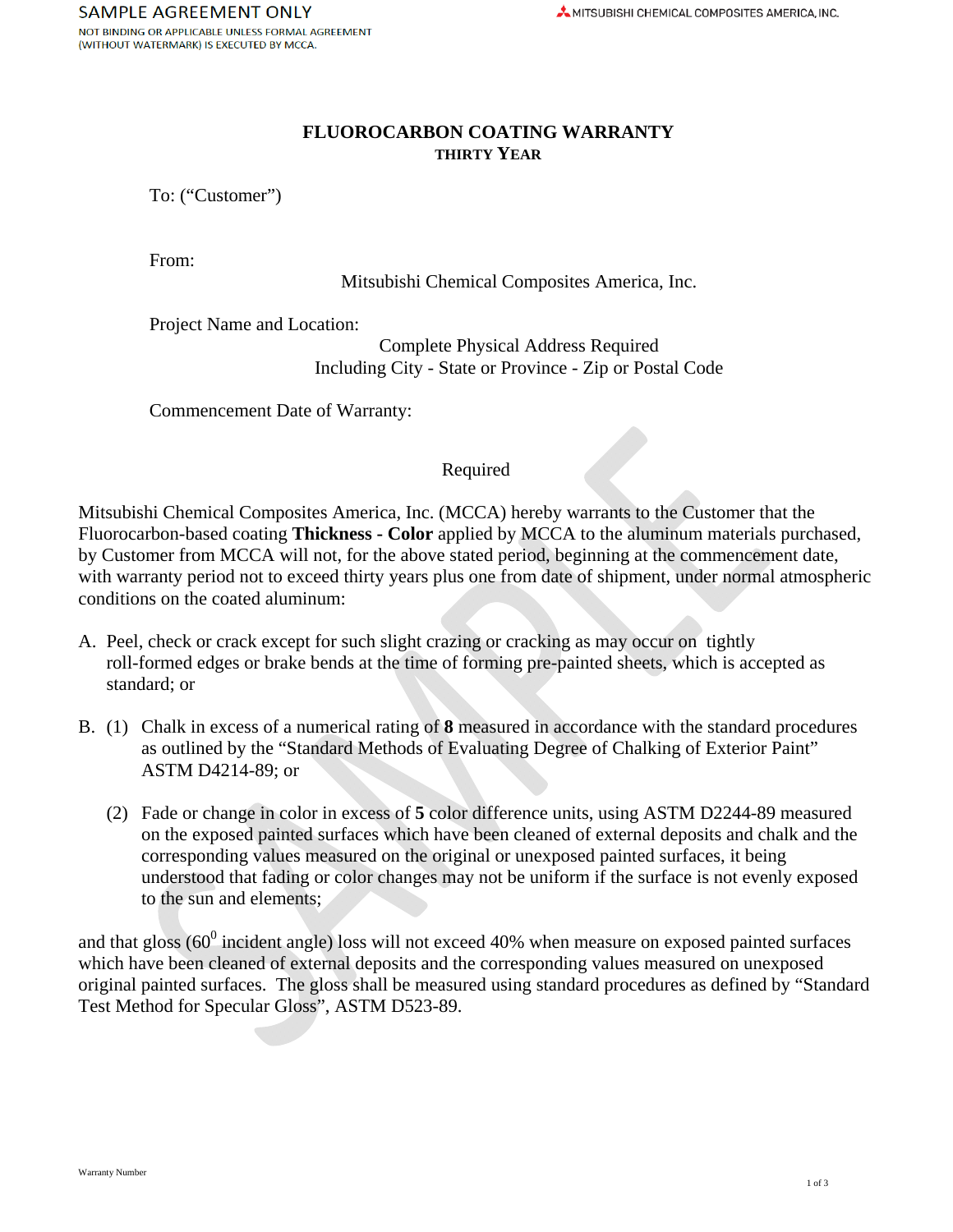## **FLUOROCARBON COATING WARRANTY THIRTY YEAR**

This warranty is subject to the following conditions:

- A. Normal atmospheric conditions exclude corrosive or aggressive atmospheres such as those contaminated with chemical fumes, salt or other corrosive elements, including areas within 1500 feet of a body of salt water. MCCA requires a fresh water cleaning / maintenance program be in effect to prevent corrosion from accumulated deposits.
- B. For projects located  $+15^{\circ}$  / -15° latitude of the equator, stated warranty period is reduced by 50%.
- C. The warranty will not extend or cover:
	- (1) cracking or crazing as a result of metal fracture;
	- (2) damage to the coating occasioned by moisture or other contamination detrimental to the coating because of improper storage of the coated metal prior to installation;
	- (3) water damage due to condensation caused by improper packaging of the coated metal prior to installation;
	- (4) damages to the coated metal caused by handling, shipping, processing and/or installation; or
	- (5) damages to the coated metal caused by scratching or abrading after installation; or
	- (6) damages to the coated metal as a result of standing water in horizontal installations;
	- (7) exposed edges
- D. Applied coatings, such as graffiti or later applied surface treatment(s), will void warranty.
- E. The warranty will not be applicable to damage or failure which is caused by acts of God, falling objects, external forces, explosions, fire, riots, civil commotion's, acts of war, or other such similar or dissimilar occurrences beyond MCCA's control.
- F. Customer shall maintain adequate records to establish identification of the coated material and dates of the installation of the coated metal. Customers shall demonstrate that the failure of the coated metal was due to a breach of the warranty stated herein.
- G. MCCA's exclusive liability under this warranty, or otherwise, will be limited to refinishing, repairing or replacing in situ, at MCCA's sole option, the defective coated metal. The warranty on any refinished, repaired or replaced coated metal supplied hereunder shall be for the remainder of the warranty period applicable to the originally coated metal. All warranty work will be performed by a company or contractor selected by MCCA. Color variance between replacement or repainted product and original shall not be indicative of a defect.
- H. Claims under the warranty must be made to MCCA in writing within thirty (30) days after discovery of the defective coating and MCCA must be given a reasonable opportunity to inspect the coated metal claimed to be defective.